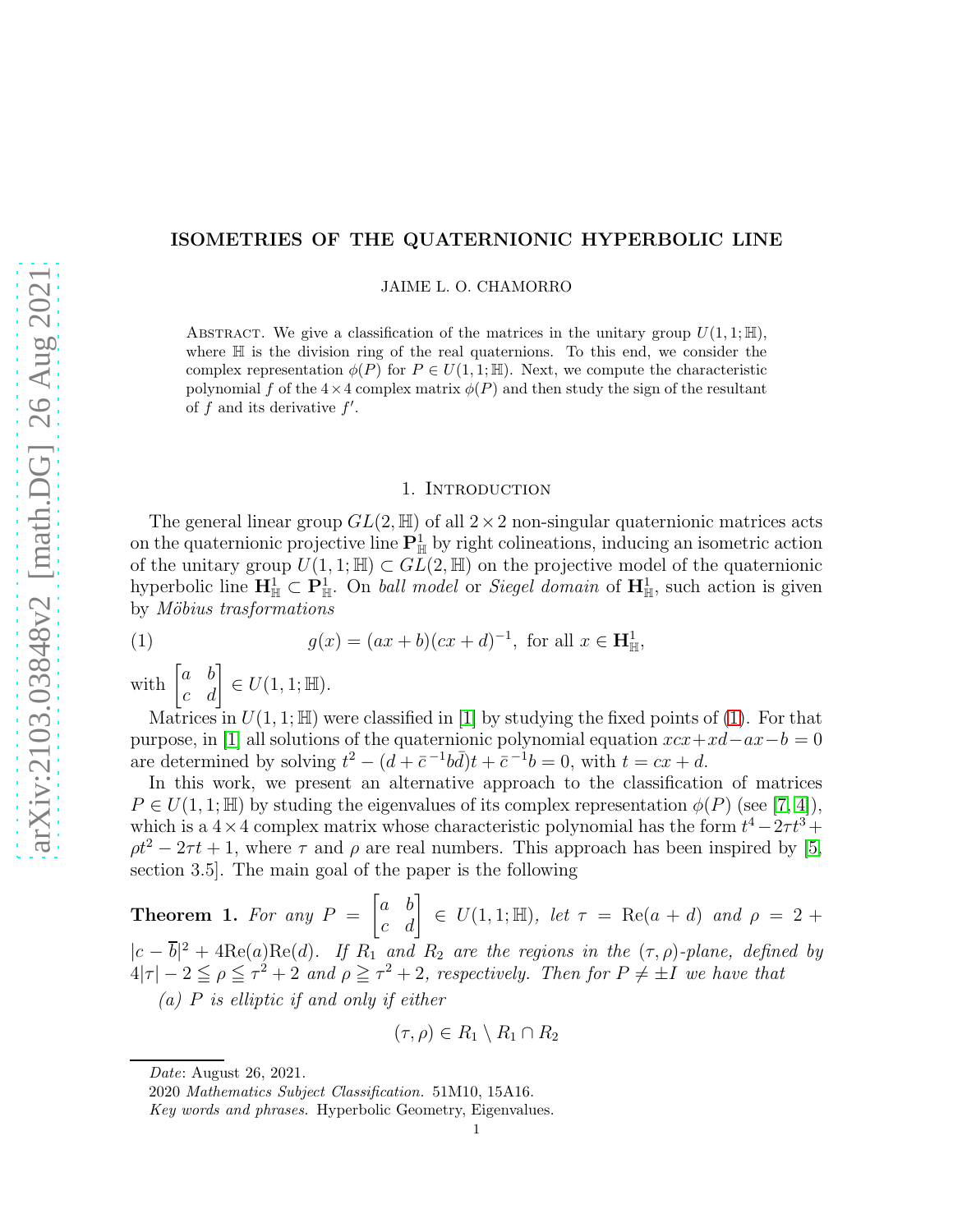*or*

$$
(\tau,\rho)\in R_1\cap R_2\setminus\{(\pm 2,6)\},\ \mathrm{Re}(a)=\mathrm{Re}(d)\ \text{and}\ c=\overline{b}.
$$

*(b)* P *is parabolic if and only if either*

$$
(\tau,\rho)=(\pm 2,6)
$$

*or*

- $(\tau, \rho) \in R_1 \cap R_2 \setminus \{(\pm 2, 6)\}\$ and either  $\text{Re}(a) \neq \text{Re}(d)$  or  $c \neq \overline{b}$ .
- *(c) P is loxodromic if and only if*  $(\tau, \rho) \in R_2 \setminus R_1 \cap R_2$ *.*

This paper is organized as follows. In Section [2,](#page-1-0) we briefly review some basic facts on quaternions, hyperbolic quaternionic spaces and right eigenvalues of square quaternionic matrices. In Section [3,](#page-4-0) we prove Corollary [3.2](#page-4-1) which provides the classification of substantial right eigenvalues of matrices in  $U(1, 1; \mathbb{H})$ . In particular, we give a geometric description of elliptic, loxodromic and parabolic isometries of the quaternionic hyperbolic line. Then, in Section [4,](#page-7-0) we give a proof of Theorem [1,](#page-0-1) by using Corollary [3.2](#page-4-1) to study parameters  $\tau$  and  $\rho$  in terms of substantial right eigenvalues of matrices in  $U(1,1;\mathbb{H})$ . Moreover, in Theorem [2,](#page-9-4) we give explicit expressions for the substancial right eigenvalues in terms of  $\tau$  and  $\rho$ .

# 2. Preliminares

<span id="page-1-0"></span>2.1. Quaternions. Recall that, the the division ring of the real quaternions  $\mathbb H$  is generated by symbols  $i, j, k$  satisfying

$$
i^2 = j^2 = k^2 = ijk = -1.
$$

So, given  $q \in \mathbb{H}$ , we have  $q = q_0 + q_1 i + q_2 j + q_3 k$  for some  $q_0, q_1, q_2, q_3 \in \mathbb{R}$ . Analogously to complex numbers, *conjugate*, *norm*, *real* and *imaginary parts* of a quatenion q are defined respectively by

$$
\bar{q} = q_0 - q_1 i - q_2 j - q_3 k
$$
,  $|q| = \sqrt{q\bar{q}}$ ,  $Re(q) = \frac{q + \bar{q}}{2}$  and  $Im(q) = \frac{q - \bar{q}}{2}$ .

Also, recall that the norm is multiplicative,  $q^{-1} = \frac{\bar{q}}{|q|}$  $\frac{\bar{q}}{|q|^2}$  if  $q \neq 0$ , and the center of  $\mathbb{H}$ is the field of real numbers R. Moreover, a quaternion is called *imaginary* if its real part is zero, and any real subalgebra of H which is generated by a non zero imaginary quaternion is isomorphic to the field of complex numbers C. Hence, we identify, as usual,  $\mathbb C$  with the real subalgebra generate by i.

We say that  $p, q \in \mathbb{H}$  are *similar* if there exists non zero  $\lambda \in \mathbb{H}$  such that  $p = \lambda^{-1} q \lambda$ . Clearly, similarity is an equivalence relation. In fact, two quaternions are similar if and only if its real parts and norms are equal [\[2,](#page-9-5) lemma 1.2.2]. Hence, any  $q \in \mathbb{H}$  is similar to Re $(q) \pm \text{Im}(q)$   $i \in \mathbb{C}$ . Then for  $q \in \mathbb{R}$ , q is similar to p if and only if  $q = p$  and the similarity class of  $q \notin \mathbb{R}$  contains only one complex number with positive imaginary part, since  $\bar{z} = -jzj$ , for all  $z \in \mathbb{C}$ .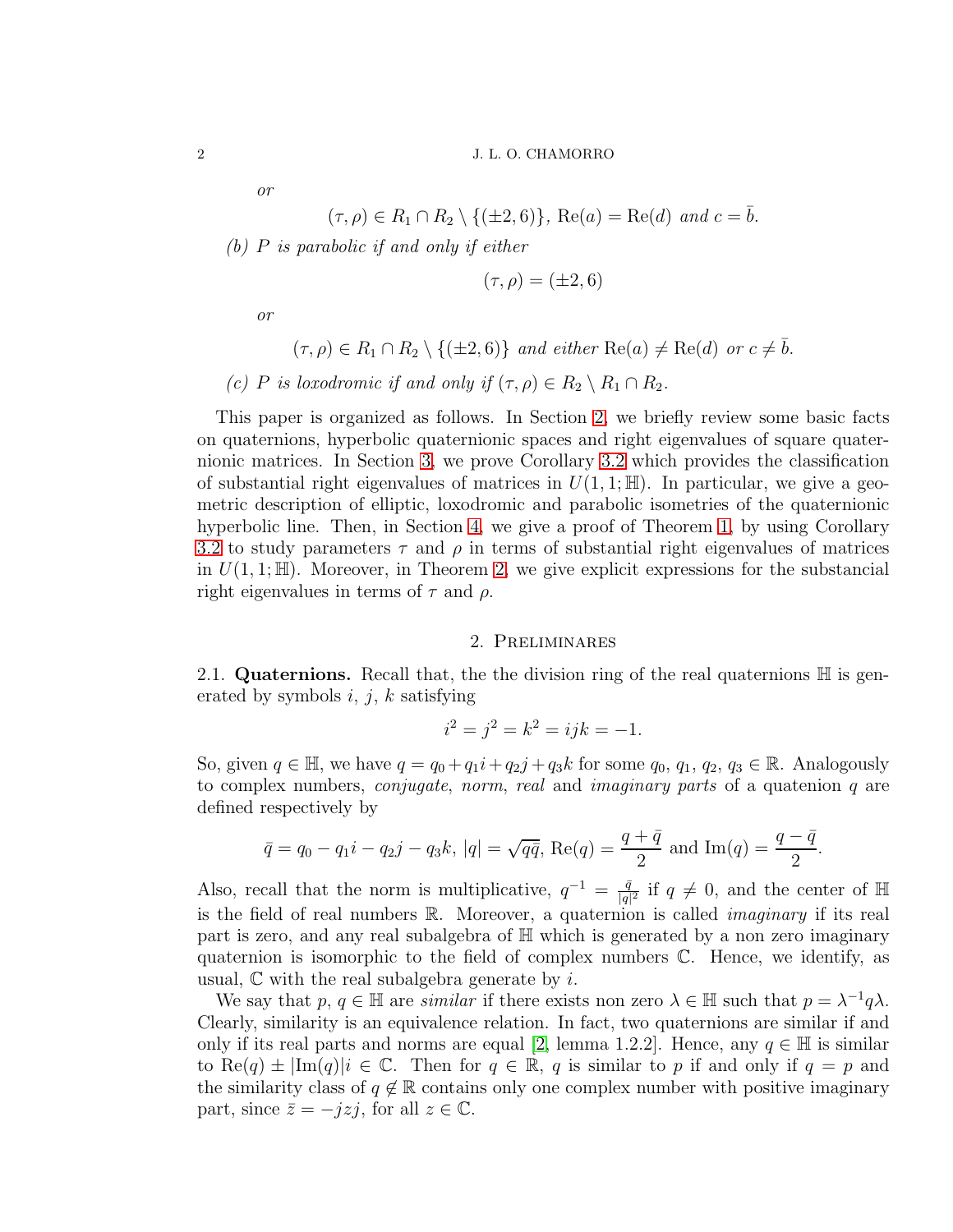<span id="page-2-1"></span>2.2. Quaternionic Hyperbolic Spaces. Let  $\mathbb{H}^{n+1}$  be the right vector space on  $\mathbb H$ of all column matrices with  $n + 1$  elements in  $\mathbb{H}$ . We consider here a non-degenerate Hermitian bilinear form  $\langle \cdot, \cdot \rangle$  of signature  $(1, \ldots, 1, -1)$  on  $\mathbb{H}^{n+1}$ , and denoted by  $\mathbb{H}^{n,1}$ the Hermitian space  $(\mathbb{H}^{n+1}, \langle \cdot, \cdot \rangle)$ .

**Definition 2.1.** *A non-zero vector*  $X \in \mathbb{H}^{n,1}$  *is called* negative, isotropic *or* positive *if*  $\langle X, X \rangle$  *is negative, zero or positive, respectively. The sets of all negative, isotropic and positive vectors are denoted respectively by*  $V_-, V_0$  *and*  $V_+.$ 

For all non-zero  $X \in \mathbb{H}^{n+1}$ , let X $\mathbb{H}$  be the one-dimensional right vector subspace on  $\mathbb H$  generated by X. The set  $\mathbf P^n_{\mathbb H}$  of all  $X\mathbb H$  is the  $\mathbb H$ -projective space. Negative, isotropic and positive points  $X \mathbb{H} \in \mathbf{P}_{\mathbb{H}}^n$  are given by negative, isotropic and positive vectors X, respectively. In this way, the *projective model* of the *quaternionic hyperbolic space*  $\mathbf{H}_{\mathbb{H}}^n$  is the set of all negative points in  $\mathbf{P}_{\mathbb{H}}^n$ . Also, its *ideal boundary* which is denoted by  $\partial \mathbf{H}_{\mathbb{H}}^n$ , is given by the set of all isotropic points in  $\mathbf{P}_{\mathbb{H}}^n$ .

<span id="page-2-2"></span>The unitary group  $U(n, 1; \mathbb{H})$  is the subgroup of all matrices  $P \in M_{n+1}(\mathbb{H})$  such that

(2) 
$$
\langle PX, PY \rangle = \langle X, Y \rangle
$$
, for all  $X, Y \in \mathbb{H}^{n,1}$ 

Given a non-singular matrix  $P \in M_{n+1}(\mathbb{H})$ , the *collineation* induced by P is the (real analytic) diffeomorphism  $\tilde{P}$  of  $\mathbf{P}_{\mathbb{H}}^n$  given by  $X \mathbb{H} \mapsto (PX) \mathbb{H}$ . Clearly, collineations induced by elements of  $U(n, 1; \mathbb{H})$  leave  $\mathbf{H}_{\mathbb{H}}^n$ ,  $\partial \mathbf{H}_{\mathbb{H}}^n$  and  $\mathbf{P}_{\mathbb{H}}^n - (\mathbf{H}_{\mathbb{H}}^n \cup \partial \mathbf{H}_{\mathbb{H}}^n)$  invariant. In fact,  $U(n, 1; \mathbb{H})$  acts transitively on  $\mathbf{H}_{\mathbb{H}}^n$  by isometries with kernel  $\{\pm I\}$ . So,  $\mathbf{P}U(n, 1; \mathbb{H}) :=$  $U(n, 1; \mathbb{H})/\{\pm I\}$  acts isometricaly and effectively on  $\mathbf{H}_{\mathbb{H}}^n$  [\[2,](#page-9-5) section 2.2].

Let  $\Pi$  be an affine right hyperplane of  $\mathbb{H}^{n,1}$  which is orthogonal to some negative vector. If  $\Pi \cap V_- \neq \emptyset$ , we have the (real analytic) diffeomorphism  $\mathbf{H}_{\mathbb{H}}^n \to \Pi \cap V_-, X \mathbb{H} \mapsto X \mathbb{H} \cap \Pi$ which extends naturally to a homeomorphism  $\mathbf{H}_{\mathbb{H}}^n \cup \partial \mathbf{H}_{\mathbb{H}}^n \to \Pi \cap (V_- \cup V_0)$ . In fact,  $\Pi \cap V_$ is homeomorphic to an open ball in  $\Pi \simeq \mathbb{R}^{4n}$ , with boundary  $\Pi \cap V_0 \simeq \mathbb{S}^{4n-1}$ , which is called the *ball model* for  $H_{\mathbb{H}}^n$ . It follows from Brouwer's fixed-point theorem that any collineation has a fixed point in  $\mathbf{H}_{\mathbb{H}}^n \cup \partial \mathbf{H}_{\mathbb{H}}^n$ . In this sence we have the following

<span id="page-2-0"></span>**Definition 2.2.** We say that  $P \in U(n, 1; \mathbb{H})$  *(resp.*  $\tilde{P}$ *)* is

- *(1)* elliptic *if*  $\tilde{P}$  *has a fixed point in*  $\mathbf{H}_{\mathbb{H}}^n$ ,
- *(2)* parabolic *if*  $\tilde{P}$  *has exactly one fixed point in*  $\mathbf{H}_{\mathbb{H}}^n \cup \partial \mathbf{H}_{\mathbb{H}}^n$  *which lies on*  $\partial \mathbf{H}_{\mathbb{H}}^n$ ,
- *(3)* loxodromic *if*  $\tilde{P}$  *has exactly two fixed points*  $\mathbf{H}_{\mathbb{H}}^n \cup \partial \mathbf{H}_{\mathbb{H}}^n$  *which belong to*  $\partial \mathbf{H}_{\mathbb{H}}^n$ .

In fact, Definition [2.2](#page-2-0) covers all possibilities [\[2,](#page-9-5) section 3.1].

An unbounded model for  $\mathbf{H}_{\mathbb{H}}^n$  can be constructed in a similar way to the ball model. Namely, we choose  $\Pi$  to be ortogonal to some isotropic vector  $X_0$ . So  $\Pi \cap V_-\$  is a connected open unbounded set of  $\Pi$  called *Siegel domain*. Here,  $\partial \mathbf{H}_{\mathbb{H}}^n$  is identified with  $(\Pi \cap V_0) \cup \{\infty\}$ , where  $\infty$  is an ideal point corresponding to  $X_0$ H.

Finally, recall that  $\mathbf{H}^1_{\mathbb{H}}$  is called *quaternionic hyperbolic line*.

2.3. Right Eigenvalues of Quaternionic Matrices. For quaternionic matrices we have two essentially different notions of eigenvalues, namely on the left and on the right. For our purposes, we need only the second one.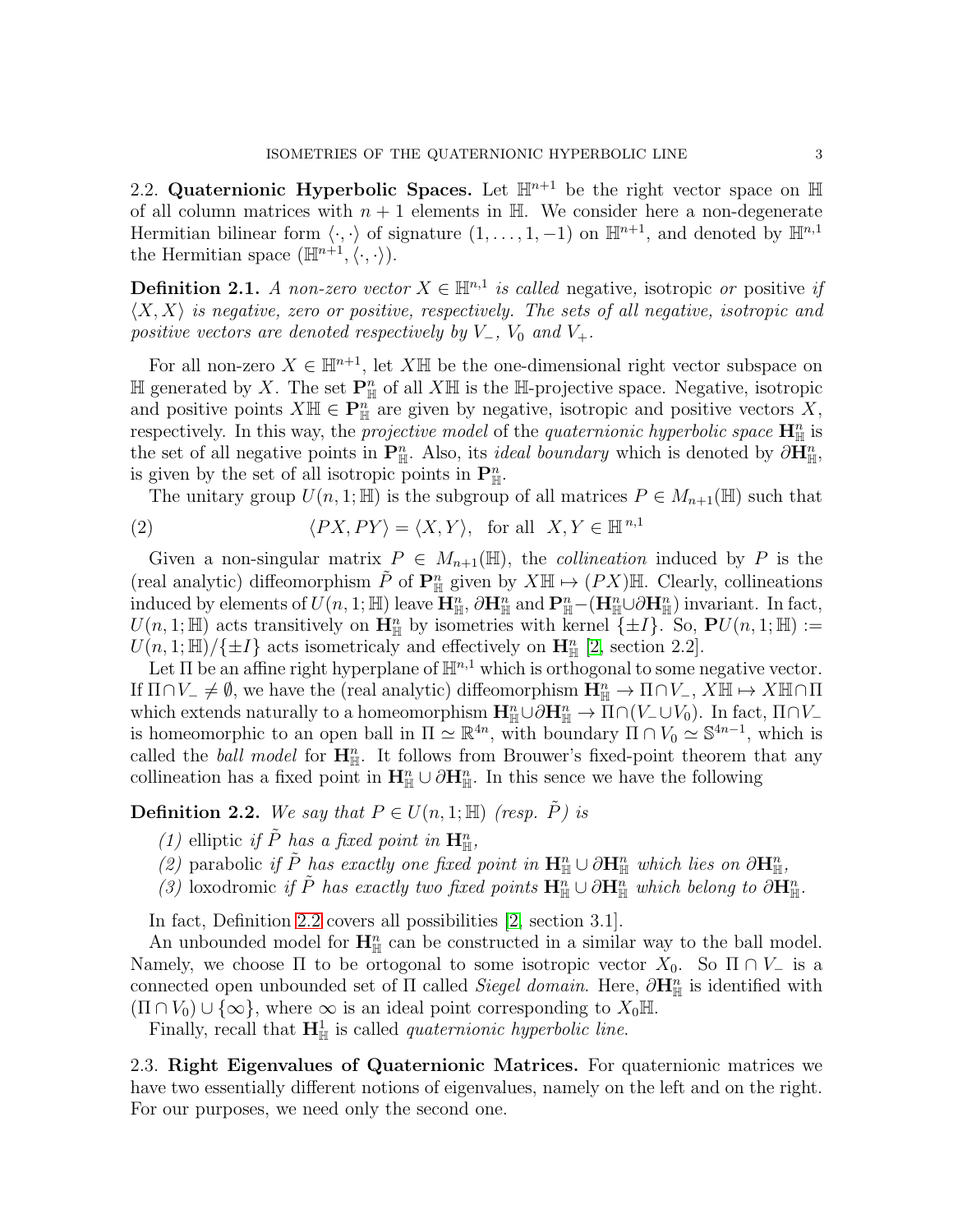**Definition 2.3.** *Given a square quaternionic matrix* P, we say that  $\lambda \in \mathbb{H}$  is a right eigenvalue *of* P *if there exists a non zero column vector* X*, such that*

$$
(3) \t\t\t P X = X \lambda.
$$

*In this case, we will refer to* X *as a* right eigenvector *of* P *associated to* λ

On the one hand, we have that the sum of right eigenvectors is again a right eigenvector, all of them associated to the same eigenvalue. On the other hand, a right scalar multiple of a right eigenvector is again a right eigenvector, but these are associated to similar, not necessarilly equal, eigenvalues. In fact, it follows from Equation [\(3\)](#page-3-0) that, if  $\mu \in \mathbb{H}$  with  $\mu \neq 0$ , then,

<span id="page-3-0"></span>
$$
P(X\mu) = (X\mu)\mu^{-1}\lambda\mu.
$$

In particular, any quaternion similar to a right eigenvalue is also a right eigenvalue. So, if there exists a right eigenvalue, then necessarilly there exists at least one complex right eigenvalue.

To find complex right eigenvalues of a square quaternionic matrix we need to asssociate it with a certain complex matrix. In fact, note that for any  $p \in \mathbb{H}$  there exist unique a,  $b \in \mathbb{C}$  such that  $p = a + bj$ . In particular, given a quaternionic matrix P, by applying above decomposition to each of its elements, we get unique complex matrices  $A$  and  $B$ , such that  $P = A + Bj$ . We say that

$$
\phi(P) := \left[ \begin{array}{cc} A & B \\ -\bar{B} & \bar{A} \end{array} \right]
$$

is the *complex representation* of P. We will see below, in addition to other properties that, any eigenvalue of  $\phi(P)$  is also a right eigenvalue of P.

The next four propositions, have been proved in [\[7,](#page-9-1) Sec. 4, 5, 6] and [\[4\]](#page-9-2).

<span id="page-3-2"></span>**Proposition 2.4.** We have that  $\chi : M_m(\mathbb{H}) \to M_{2m}(\mathbb{C}), P \mapsto \phi(P)$ *, is an injective homomorphism of real algebras such that*

(1)  $\phi(P^*) = \phi(P)^*$ ;  $(2)$  det $(\phi(P)) \geq 0$ .

**Proposition 2.5.** *Given*  $P \in M_m(\mathbb{H})$ *, we have that,*  $\lambda \in \mathbb{C}$  *is a right eigenvalue of* P *if and only if*  $\lambda$  *is an eigenvalue of*  $\phi(P)$ *. In particular, there exists at least one and at most* m *distinct similarity classes of right eigenvalues for* P*.*

<span id="page-3-1"></span>**Proposition 2.6.** If  $P \in M_m(\mathbb{H})$ , then characteristic polynomial of its complex repre*sentation*  $\phi(P)$  *has the form* 

$$
(t - \lambda_1)(t - \overline{\lambda_1})(t - \lambda_2)(t - \overline{\lambda_2}) \cdots (t - \lambda_m)(t - \overline{\lambda_m}),
$$

*where either*  $\lambda_{\alpha} \in \mathbb{R}$  *or*  $\lambda_{\alpha}$  *has positive imaginary part, for all*  $\alpha = 1, 2, ..., m$ *.* 

**Definition 2.7.** *Complex numbers*  $\lambda_1, \ldots, \lambda_m$  *as in Propositon [2.6](#page-3-1) are called* substantial right eigenvalues *of* P*.*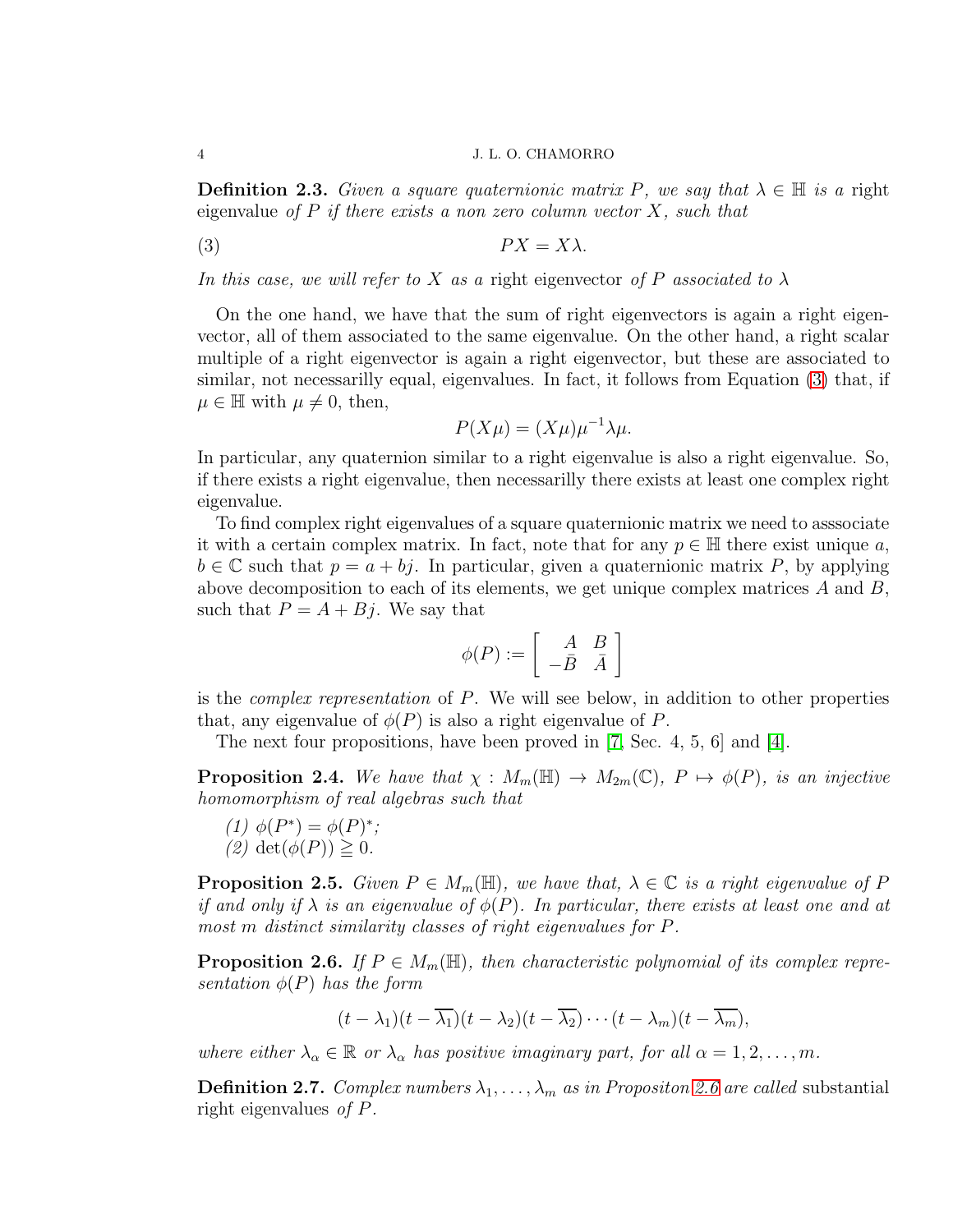<span id="page-4-4"></span>**Proposition 2.8.** *Given*  $P \in M_2(\mathbb{H})$ *, let*  $\lambda_1$  *and*  $\lambda_2$  *be its substantial right eigenvalues. We have that*  $\phi(P)$  *is similar to*  $\begin{bmatrix} J & 0 \\ 0 & \overline{J} \end{bmatrix}$  $0 \quad \bar{J}$ 1 *, where either* J =  $\begin{bmatrix} \lambda_1 & 0 \end{bmatrix}$  $0 \lambda_2$ 1  $or J =$  $\begin{bmatrix} \lambda & 0 \end{bmatrix}$ 1 λ 1 *, with*  $\lambda = \lambda_1 = \lambda_2$ . Moreover, P is similar to J and hence P is diagonalizable if and *only if*  $\phi(P)$  *is diagonalizable.* 

We end this section by giving a sufficient condition for a  $2 \times 2$  quaternionic matrix to be diagonalizable.

<span id="page-4-5"></span>**Corollary 2.9.** *Given*  $P \in M_2(\mathbb{H})$ *, let*  $\lambda_1$  *and*  $\lambda_2$  *be its substantial right eigenvalues. If*  $\lambda_1 \neq \lambda_2$ , then P is diagonalizable.

*Proof.* For  $\alpha = 1, 2$ , let  $X_{\alpha}$  be a right eigenvector of P associated to  $\lambda_{\alpha}$ . Consider  $\phi(X_{\alpha})$ and denote by  $\xi_{\alpha}$  and  $-\eta_{\alpha}$  its columns. Clearly,  $\xi_{\alpha}$  and  $\eta_{\alpha}$  are linearly independent eigenvectors of  $\phi(P)$ , associated to  $\lambda_{\alpha}$  and  $\lambda_{\alpha}$ , respectively. If  $\lambda_1 \neq \lambda_2$ , then  $\lambda_1$  and  $\lambda_2$  are not similar, and hence  $X_1$  and  $X_2$  are right linearly independent. In particular,  $\{\xi_1, \eta_1, \xi_2, \eta_2\}$  is linearly independent, since  $a_1\xi_1 + b_1\eta_1 + a_2\xi_2 + b_2\eta_2 = 0$  if and only if  $X_1(a_1 + b_1\eta) + X_2(a_2 + b_2\eta) = 0$ .  $X_1(a_1 + \overline{b_1}j) + X_2(a_2 + \overline{b_2}j) = 0.$ 

<span id="page-4-2"></span>3. THE GROUP  $U(1, 1; \mathbb{H})$ 

<span id="page-4-0"></span>As usually, for  $X, Y \in \mathbb{H}^{1,1}$  (see Section [2.2\)](#page-2-1) we put  $\langle X, Y \rangle = X^* \mathbb{J} Y$ , where  $\mathbb{J} =$  $\begin{bmatrix} 1 & 0 \end{bmatrix}$  $0 -1$ . Thus,  $P \in U(1, 1; \mathbb{H})$  if and only if  $(4)$   $F$  $\mathbb{I}P=\mathbb{J}.$ 

3.1. Substantial Right Eigenvalues. Now we will determine the substantial rigth eigenvalues of matrices in  $U(1, 1; \mathbb{H})$ .

<span id="page-4-3"></span>**Lemma 3.1.** *If*  $P \in U(1, 1; \mathbb{H})$  *then* 

- *(i)*  $\det(\phi(P)) = 1$ ,
- $(iii)$   $\lambda$  *is an eigenvalue of*  $\phi(P)$  *if and only if*  $\bar{\lambda}^{-1}$  *is an eigenvalue of*  $\phi(P)$ *.*

*Proof.* First, we apply  $\chi$  to Equation [\(4\)](#page-4-2). For (i), use Proposition [2.4.](#page-3-2) For (ii), we have that  $\phi(P)$  and  $\phi(P)^{*-1}$  are similar matrices since  $\phi(\mathbb{J})^2 = I$ .

As a direct consequence of Proposition [2.6](#page-3-1) and Lemma [3.1](#page-4-3) we get the following

<span id="page-4-1"></span>**Corollary 3.2.** *Given*  $P \in U(1,1;\mathbb{H})$  *let*  $\lambda_1$  *and*  $\lambda_2$  *be the substantial right eigenvalues of* P*. We have one and only one of the following possibilities*

*(i)*  $\lambda_1 = \lambda_2 = \pm 1$ ; *(ii)*  $\lambda_1 = 1$  *and*  $\lambda_2 = -1$ *; (iii)*  $\lambda_1 = r$  *and*  $\lambda_2 = \frac{1}{r}$  $\frac{1}{r}$ , for some  $r \in \mathbb{R}$ ,  $r \neq -1, 0, 1;$ *(iv)*  $\lambda_1 = \pm 1$  *and*  $\lambda_2 = e^{i\theta}$  *for some*  $\theta \in ]0, \pi[$ *;*  $(v)$   $\lambda_1 = \lambda_2 = e^{i\theta}$  *for some*  $\theta \in ]0, \pi[$ ;  $(vi)$   $\lambda_1 = e^{i\theta_1}$  *and*  $\lambda_2 = e^{i\theta_2}$  *for some*  $\theta_1$ *,*  $\theta_2 \in ]0, \pi[, \theta_1 \neq \theta_2;$ (*vii*)  $\lambda_1 = re^{i\theta}$  *and*  $\lambda_2 = \frac{1}{r}$  $\frac{1}{r}e^{i\theta}$  *for some*  $r > 0$ ,  $r \neq 1$  *and*  $\theta \in ]0, \pi[$ *.*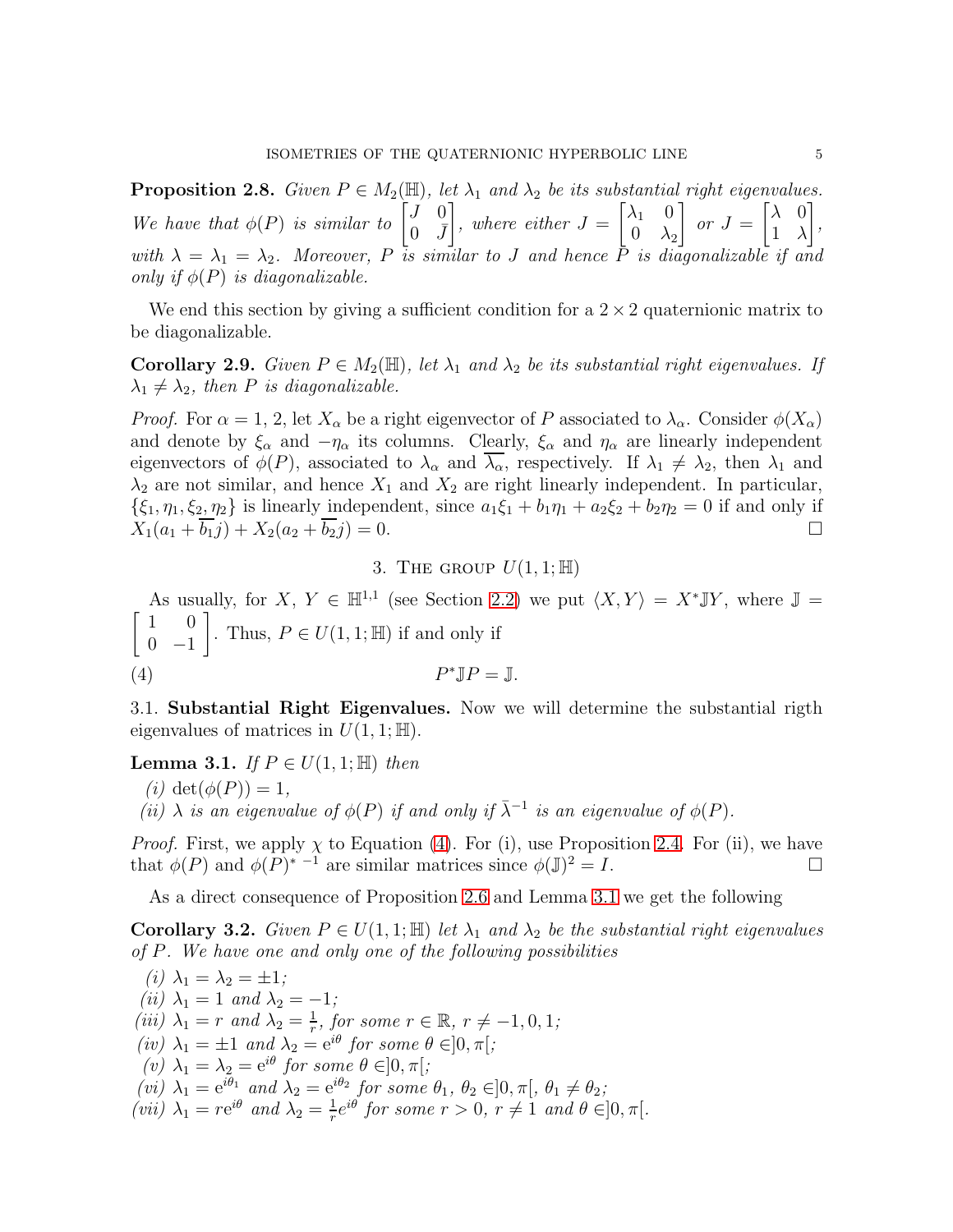3.2. The action of  $U(1, 1; \mathbb{H})$  on quaternionic hyperbolic line. The following two lemmas will be usefull to describe the isometries of  $\mathbf{H}^1_{\mathbb{H}}$  induced by  $U(1,1;\mathbb{H})$ .

<span id="page-5-0"></span>**Lemma 3.3.** Let  $\lambda$ ,  $\mu$  be right eigenvalues of  $P \in U(1,1;\mathbb{H})$  and let X, Y be right *eigenvectors of* P *associated to*  $\lambda$  *and*  $\mu$ *, respectively. Then* 

*(i)* If  $|\lambda| \neq 1$ , then  $\langle X, X \rangle = 0$ .

*(ii)* For  $\lambda, \mu \in \mathbb{C}$ , if  $\lambda \mu \neq 1$  and  $\lambda \mu \neq 1$ , then  $\langle X, Y \rangle = 0$ .

*Proof.* From Equation [\(2\)](#page-2-2), we have that  $\langle X, Y \rangle = \langle PX, PY \rangle = \langle X \lambda, Y \mu \rangle = \overline{\lambda} \langle X, Y \rangle \mu$ . Making  $X = Y$  and  $\lambda = \mu$  we get (i). Now, taking  $a, b \in \mathbb{C}$  such that  $\langle X, Y \rangle = a + bj$ , we get  $a = \overline{\lambda} \mu a, b = \overline{\lambda} \mu b$  and (ii) follows. we get  $a = \lambda \mu a$ ,  $b = \lambda \mu b$  and (ii) follows.

<span id="page-5-1"></span>**Lemma 3.4** ([\[2\]](#page-9-5), Prop. 2.1.4). *If*  $X \in \mathbb{H}^{1,1}$  *then* 

*(i)*  $X \in V_-\$  *if and only if*  $X^{\perp} \subset V_+$ *. (ii)*  $X \in V_+$  *if and only if*  $X^{\perp} \subset V_-$ *. (iii)*  $X \in V_0$  *if and only if*  $X^{\perp} = X \mathbb{H}$ .

<span id="page-5-2"></span>3.2.1. *Elliptic Case.* Let  $P \in U(1, 1; \mathbb{H})$  as in Corollary [3.2](#page-4-1) (ii), (iv), (v) and (vi), where for case (v) we assume that P is diagonalizable (see Propositon [2.8\)](#page-4-4). For cases (ii), (iv) and (vi), Lemma [3.3](#page-5-0) (ii) implies that right eigenvectors of P associated to  $\lambda_1$  and  $\lambda_2$ are orthogonal. So, from Lemma [3.4](#page-5-1) there exists a right orthonormal basis  $\{e_1, e_2\}$  of  $\mathbb{H}^{1,1}$  with  $Pe_1 = e_1 \lambda_1$  and  $Pe_2 = e_2 \lambda_2$ . Note that this is also satisfied by case (v). In fact, as  $\lambda_1 = \lambda_2 = \lambda$  then  $\langle e_1, e_2 \rangle \in \mathbb{C}$ , since  $\langle e_1, e_2 \rangle = \langle Pe_1, Pe_2 \rangle = \overline{\lambda} \langle e_1, e_2 \rangle \lambda$ . So,  $W = e_1 \mathbb{C} \oplus e_2 \mathbb{C}$  is a  $\mathbb{C}$ -hyperbolic subspace of  $\mathbb{H}^{1,1}$  (see [\[2,](#page-9-5) Sec. 2.1]) with  $P w = w \lambda$ , for any  $w \in W$ . In particular, we can suppose that  $\{e_1, e_2\}$  is an orthonormal basis of W, and hence an orthonormal right basis for  $\mathbb{H}^{1,1}$ .

So, if  $X = e_1X_1 + e_2X_2$ , we get  $\langle X, X \rangle = |X_1|^2 - |X_2|^2$  and  $PX = e_1\lambda X_1 + e_2\lambda X_2$ . Thus,  $x = X_1 X_2^{-1}$  gives the ball model  $|x| < 1$  for  $\mathbf{H}_{\mathbb{H}}^1$  and the isometry induced by P is an euclidean motion (see [\[6\]](#page-9-6)), namely

$$
x \mapsto \lambda_1 x \lambda_2^{-1} = \begin{cases} -x, & \text{if } \lambda_1 = 1, \ \lambda_2 = -1 \\ \pm x e^{-i\theta}, & \text{if } \lambda_1 = \pm 1, \ \lambda_2 = e^{i\theta} \\ e^{i\theta} x e^{-i\theta}, & \text{if } \lambda_1 = \lambda_2 = e^{i\theta} \\ e^{i\theta_1} x e^{-i\theta_2}, & \text{if } \lambda_1 = e^{i\theta_1}, \ \lambda_2 = e^{i\theta_2} \end{cases}.
$$

Moreover, if  $x = u + vj$ ,  $u, v \in \mathbb{C}$ , then  $\lambda_1 x \lambda_2^{-1} = e^{i\alpha} u + e^{i\beta} v j$ , where

$$
(\alpha, \beta) = \begin{cases} (\pi, \pi) \\ (-\theta, \theta), (\pi - \theta, \pi + \theta) \\ (0, 2\theta) \\ (\theta_1 - \theta_2, \theta_1 + \theta_2) \end{cases}
$$

,

respectively. Note that,  $v = 0$  and  $u = 0$  are two totally geodesic surfaces [\[2,](#page-9-5) section 2.5] (in fact for case (v),  $v = 0$  corresponds to the projectivization of W) which are both isometric to the complex hyperbolic line  $\mathbf{H}_{\mathbb{C}}^1$  and intersects orthogonally at a single point, namely at  $x = 0$ . So, in all cases except (v) P acts by two simultaneous rotations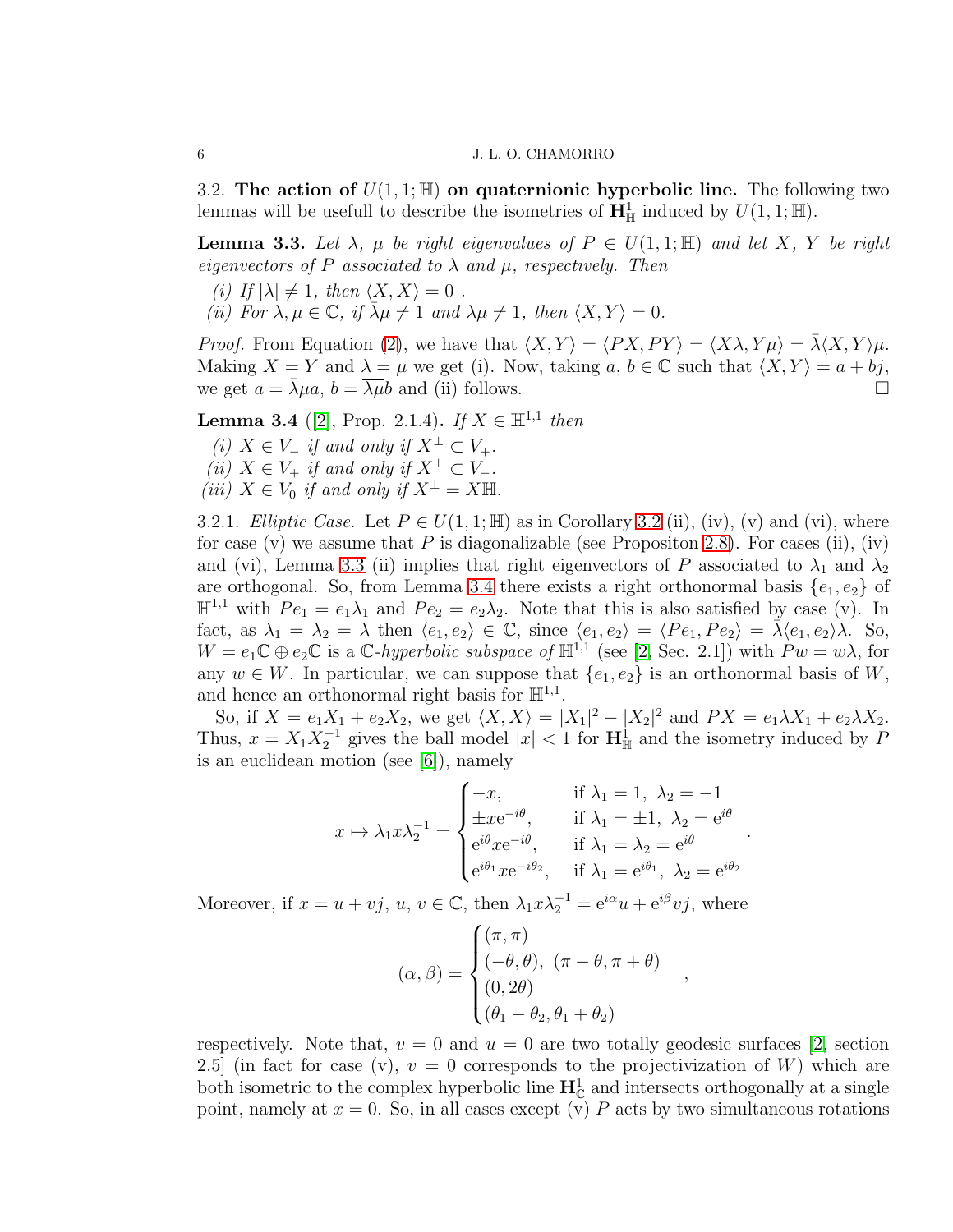on  $v = 0$  and  $u = 0$  with unique fixed point  $x = 0$ . In case (v), P induces an isometry whose restriction to surface  $v = 0$  is the identity and acts by a rotation on the surface  $u=0.$ 

<span id="page-6-1"></span>3.2.2. *Parabolic Case.* Let  $P \in U(1, 1; \mathbb{H})$  as in Corollary [3.2](#page-4-1) (i) and (v) assuming that P is not diagonalizable. Let  $\lambda$  be the unique substantial eigenvalue of P. From Propositon [2.8](#page-4-4) we can take a right basis  $\{e_1, e_2\}$  of  $\mathbb{H}^{1,1}$  such that  $Pe_1 = e_1 \lambda$  and  $Pe_2 = e_1 + e_2 \lambda$ . Then

(5) 
$$
\langle e_1, e_2 \rangle = \bar{\lambda} \langle e_1, e_1 \rangle + \bar{\lambda} \langle e_1, e_2 \rangle \lambda \langle e_2, e_2 \rangle = \langle e_1, e_1 \rangle + 2 \text{Re}(\langle e_1, e_2 \rangle \lambda) + \langle e_2, e_2 \rangle.
$$

By first and second equations in [\(5\)](#page-6-0) we get, respectively, that  $e_1 \in V_0$  and hence  $\text{Re}(\langle e_1, e_2 \rangle \lambda) = 0$ . Now, by setting  $\alpha = \langle e_1, e_2 \rangle$ , [\(5\)](#page-6-0) entails that

<span id="page-6-0"></span>
$$
\lambda \alpha = \alpha \lambda
$$
 and  $\text{Re}(\alpha \lambda) = 0$ ,

where  $\alpha \neq 0$ , by Lemma [3.4](#page-5-1) (iii). So, setting  $X = e_1X_1 + e_2X_2$ , we get

$$
\langle X, X \rangle = r |X_2|^2 + 2 \text{Re}(\overline{X_1} \alpha X_2)
$$
 and  $P X = e_1(\lambda X_1 + X_2) + e_2 \lambda X_2$ ,

with  $r = \langle e_2, e_2 \rangle$ . Then, by making  $\xi = X_1 X_2^{-1}$ , we obtain the Siegel domain  $r +$  $\text{Re}(\bar{\alpha}\xi) < 0$  for  $\mathbf{H}_{\mathbb{H}}^1$ , and the isometry induced by P is given by

$$
\xi \mapsto \lambda \xi \lambda^{-1} + \lambda^{-1} = \begin{cases} \xi \pm 1, & \text{if } \lambda = \pm 1 \\ e^{i\theta} \xi e^{-i\theta} + e^{-i\theta}, & \text{if } \lambda = e^{i\theta} \end{cases}
$$

In the first case, we have a Heisenberg translation. In second case, we have the composition of a Heisenberg translation with a rotation (as in elliptic case (v)). In two cases, the isometry induced by P fixes only  $\infty$ .

<span id="page-6-2"></span>3.2.3. *Loxodromic Case.* Let  $P \in U(1,1;\mathbb{H})$  as in Corollary [3.2](#page-4-1) (iii), (vii). From Corol-lary [2.9](#page-4-5) and Lemma [3.3](#page-5-0) (i), there exits a right basis  $\{e_1, e_2\} \subset V_0$  of  $\mathbb{H}^{1,1}$  with  $Pe_1 = e_1 \lambda_1$ and  $Pe_2 = e_2\lambda_2$ . By Lemma [3.4](#page-5-1) (iii),  $\langle e_1, e_2 \rangle \neq 0$ , so by substituting  $e_1$  with  $e_1 \overline{\langle e_1, e_2 \rangle}^{-1}$ , if necessary, we can suppose that  $\langle e_1, e_2 \rangle = 1$ . Now, by taking  $X = e_1X_1 + e_2X_2$ , we get  $\langle X, X \rangle = 2\text{Re}(\overline{X_1}X_2)$  and  $PX = e_1\lambda_1X_1 + e_2\lambda_2X_2$ . Thus, if  $\xi = X_1X_2^{-1}$ , Siegel domain for  $\mathbf{H}^1_{\mathbb{H}}$  is given by  $\text{Re}(\xi) < 0$  and the isometry induced by P is

$$
\xi \mapsto \lambda_1 \xi \lambda_2^{-1} = \begin{cases} r^2 \xi, & \text{if } \lambda_1 = r, \ \lambda_2 = \frac{1}{r} \\ r^2 e^{i\theta} \xi e^{-i\theta}, & \text{if } \lambda_1 = r e^{i\theta}, \ \lambda_2 = \frac{1}{r} e^{i\theta} \end{cases},
$$

which preserves Riemannian geodesic with end points 0 and  $\infty$  and fixes only these two points. In the first case, we have an homothety. In the second case, we have composition of an homothety with a rotation (as in elliptic case  $(v)$ ).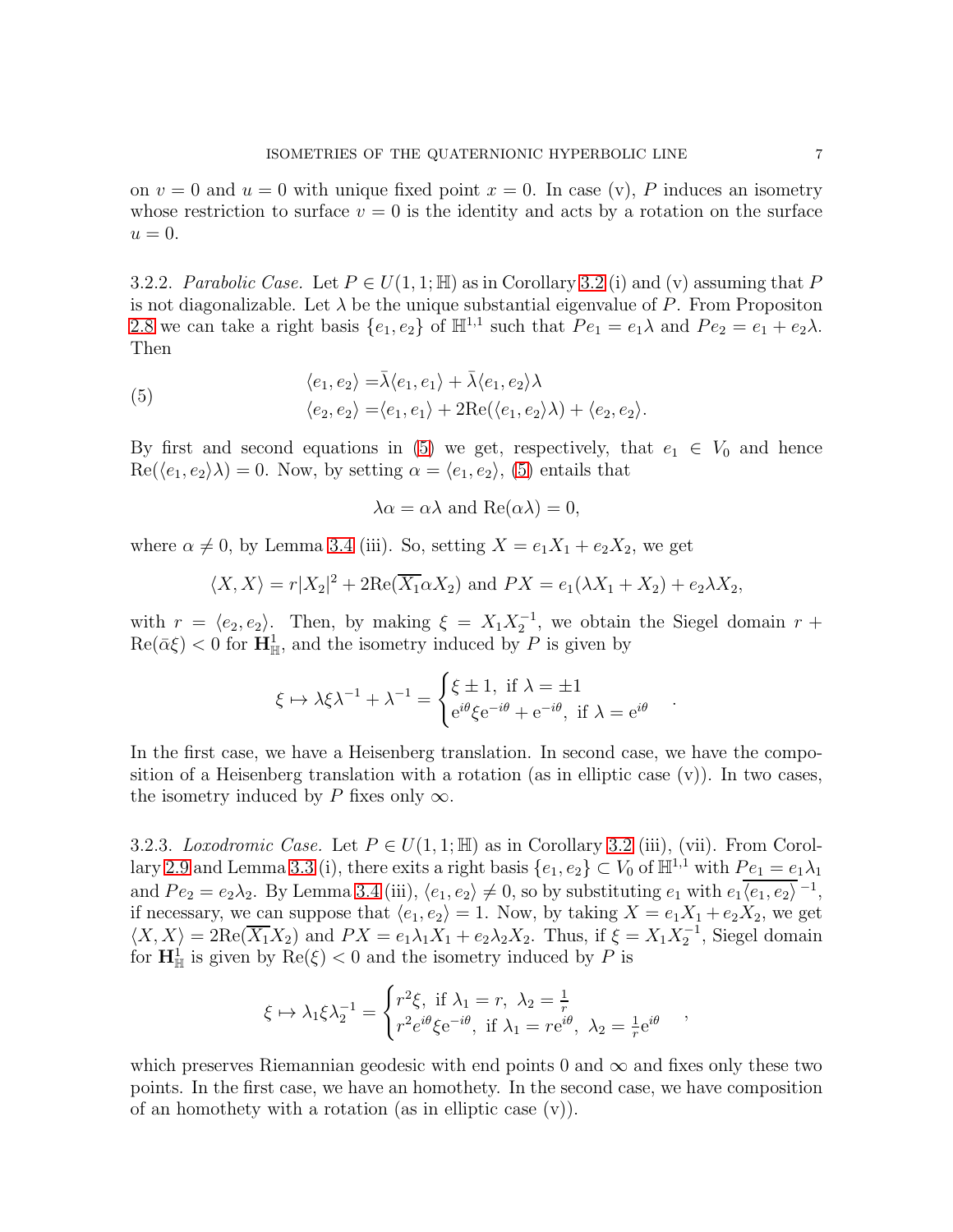#### <span id="page-7-0"></span>8 J. L. O. CHAMORRO

### 4. Proof of Theorem [1](#page-0-1)

From Equation [\(4\)](#page-4-2) we have that  $P = \begin{bmatrix} a & b \\ c & d \end{bmatrix} \in U(1, 1; \mathbb{H})$  if and only if

<span id="page-7-2"></span><span id="page-7-1"></span>
$$
|a|^2 - |b|^2 = 1
$$
,  $\bar{a}c - \bar{b}d = 0$  and  $|c|^2 - |d|^2 = -1$ .

Now, consider the complex representation  $\phi(P)$  of P. On the one hand, by a direct computation, we have that characteristic polynomial f of  $\phi(P)$  is

(6) 
$$
f = t^4 - 2\tau t^3 + \rho t^2 - 2\tau t + 1,
$$

where  $2\tau = \text{tr}(\phi(P)) = 2\text{Re}(a+d)$  and  $\rho = 2 + |c - \overline{b}|^2 + 4\text{Re}(a)\text{Re}(d)$ . On the other hand, from Proposition [2.6,](#page-3-1) we get

(7) 
$$
f = (t - \lambda_1)(t - \overline{\lambda_1})(t - \lambda_2)(t - \overline{\lambda_2}),
$$

where  $\lambda_1$  and  $\lambda_2$  are the substantial right eigenvalues of P. So from equations [\(6\)](#page-7-1), [\(7\)](#page-7-2) and Lemma [3.1](#page-4-3) we have

<span id="page-7-3"></span>(8) 
$$
\tau = \text{Re}(\lambda_1 + \lambda_2) \text{ and } \rho = |\lambda_1|^2 + |\lambda_2|^2 + 4\text{Re}(\lambda_1)\text{Re}(\lambda_2).
$$

Thus, from Corollary [3.2](#page-4-1) one readily gets the following

<span id="page-7-4"></span>**Corollary 4.1.** *For any*  $P \in U(1,1;\mathbb{H})$  *let*  $\tau$  *and*  $\rho$  *be as in* [\(8\)](#page-7-3)*. We have one, and only one, of the following possibilities:*

*(i)*  $\tau = \pm 2$  *and*  $\rho = 6$ ; *(ii)*  $\tau = 0$  *and*  $\rho = -2$ *; (iii)*  $\tau = r + \frac{1}{r}$  $\frac{1}{r}$  and  $\rho = r^2 + \frac{1}{r^2}$  $\frac{1}{r^2}+4$ ;  $(iv) \tau = \pm 1 + \cos \theta$  *and*  $\rho = 2 \pm 4 \cos \theta$ ;  $(v) \tau = 2 \cos \theta$  *and*  $\rho = 2 + 4 \cos^2 \theta$ ; *(vi)*  $\tau = \cos \theta_1 + \cos \theta_2$  *and*  $\rho = 2 + 4 \cos \theta_1 \cos \theta_2$ *; (vii)*  $\tau = (r + \frac{1}{r})$  $(\frac{1}{r}) \cos \theta$  and  $\rho = r^2 + \frac{1}{r^2}$  $\frac{1}{r^2} + 4\cos^2\theta$ . *Where*  $r \in \mathbb{R}$  *with*  $r \neq -1, 0, 1$  *and*  $\theta$ ,  $\theta_1$ ,  $\theta_2 \in ]0, \pi[$  *wiht*  $\theta_1 \neq \theta_2$ *.* 

Now, recall that to know if a polynomial  $f$  has a repeated root it is enough to know if f and its derivative f ′ have a common root. For this, we can compute the *resultant* of  $f$  and  $f'$  [\[3,](#page-9-7) Lemma 3.3].

**Lemma 4.2.** For any  $P \in U(1, 1; \mathbb{H})$ , characteristic polynomial f of  $\phi(P)$  (see Equation *[\(6\)](#page-7-1)) has a repeated root if and only if*

| $= 0,$ |
|--------|
|        |
|        |
|        |
|        |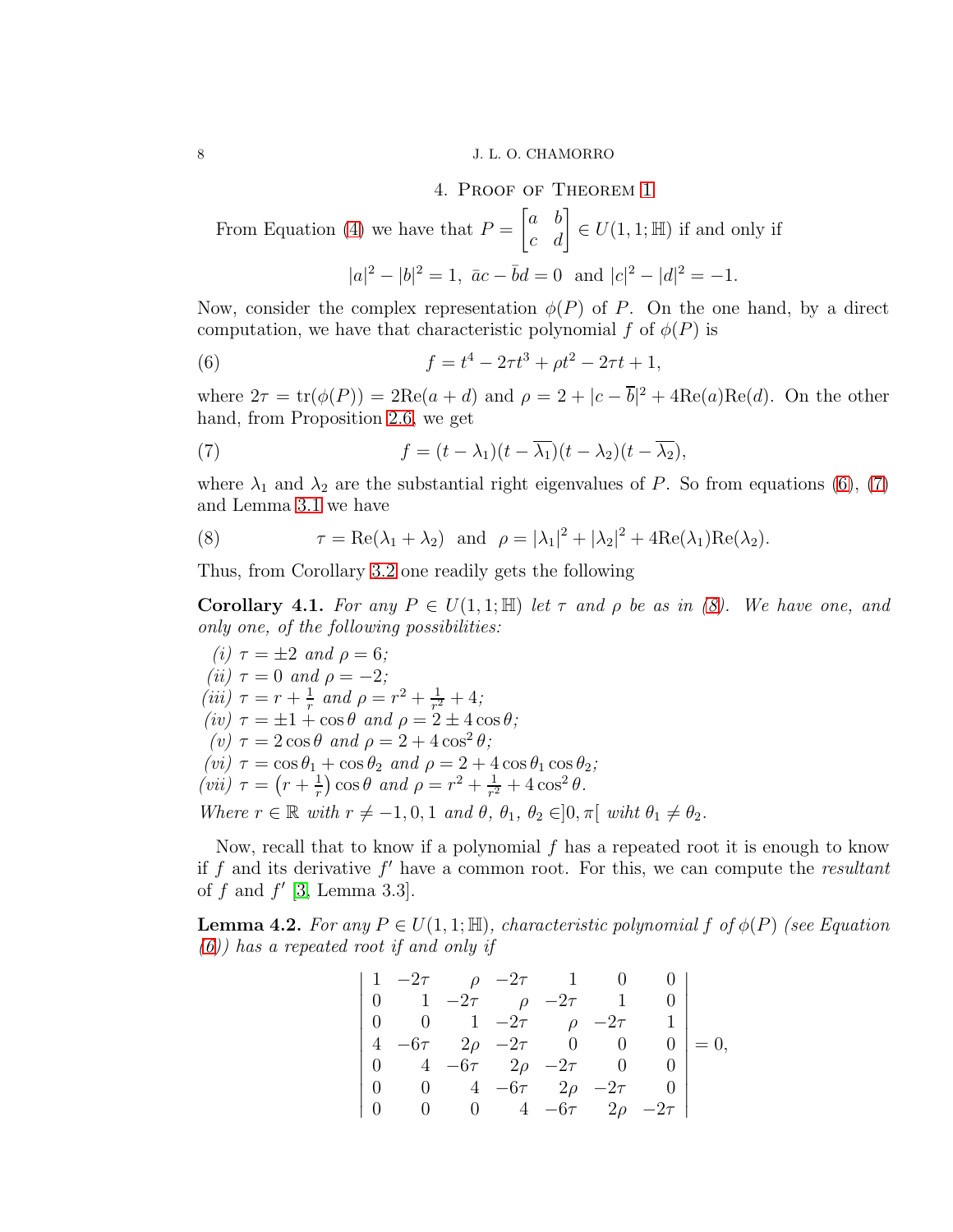i.e.

$$
(\rho + 4\tau + 2)(\rho - 4\tau + 2)(\rho - \tau^2 - 2)^2 = 0.
$$

Note that from Corollary [3.2,](#page-4-1)  $(\rho + 4\tau + 2)(\rho - 4\tau + 2)(\rho - \tau^2 - 2)^2 \neq 0$  only in cases (vi) and (vii). It follows that the factors  $\rho \pm 4\tau + 2$ , and  $\rho - \tau^2 - 2$  give important discriminants, which are our main tool to find the class of P. In fact, in the  $(\tau, \rho)$ -plane consider the curves  $\rho = 4|\tau| - 2$  and  $\rho = \tau^2 + 2$ . These curves determine the regions  $R_1$ and  $R_2$  as in Theorem [1.](#page-0-1) So, from Corollary [4.1](#page-7-4) we get

<span id="page-8-0"></span>Corollary 4.3. *Seven cases in Corollary [3.2](#page-4-1) are distributed as follows*

- *(a) For cases (ii), (iv) and (vi), one has that*  $(\tau, \rho) \in R_1 R_1 \cap R_2$ .
- *(b) For cases (i) and (v), one has that*  $(\tau, \rho) \in R_1 \cap R_2$ .
- *(c) For cases (iii) and (vii), one has that*  $(\tau, \rho) \in R_2 R_1 \cap R_2$ *.*

**Remark 4.4.**  $P \in U(1, 1; \mathbb{H})$  *is called* simple *if* P *is similar in*  $U(1, 1; \mathbb{H})$  *to a complex matrix. When* P *is not simple, we say that* P *is* compound*. One has that* [\[1,](#page-9-0) Prop. 1.2]  $P =$  $\begin{bmatrix} a & b \\ c & d \end{bmatrix}$  is simple if and only if

$$
Re(a) = Re(d) c = \overline{b}.
$$

*Now, note that*  $\rho = \tau^2 + 2$  *(resp.*  $\rho > \tau^2 + 2$ *,*  $\rho < \tau^2 + 2$ *) if and only if*  $|\bar{b} - c|^2 = \text{Re}(a - d)^2$  $(resp. \vert \bar{b}-c \vert^2 > \text{Re}(a-d)^2, \vert \bar{b}-c \vert^2 < \text{Re}(a-d)^2)$ . So, simple elements of  $U(1, 1; \mathbb{H})$ *appear only along the parabola*  $\rho = \tau^2 + 2$ *. However, taking*  $d = -\bar{a}$  *and*  $c = -b$ *with*  $b = \text{Re}(a) \neq 0$  *and*  $|\text{Im}(a)| = 1$ *, we get that* P *is compound and parabolic, with*  $(\tau, \rho) = (0, 2)$  *being the vertex of the parabola.* 

*Proof of Theorem [1.](#page-0-1)* According to the discussion in sections [3.2.1,](#page-5-2) [3.2.2](#page-6-1) and [3.2.3,](#page-6-2) cases (a) and (c) in Corollary [4.3](#page-8-0) correspond, respectively, to elliptic and loxodromic isometries. While in case (b) we have both elliptic and parabolic isometries. So, to finish the proof, it is enough to analize when matrix  $P$  is diagonalizable in case (b). This case correspond to  $\lambda_1 = \lambda_2 = \lambda$  and  $|\lambda| = 1$ . On the one hand, if  $\lambda = \pm 1$ , P is diagonalizable if and only if  $P = \pm I$ . On the other hand if  $\lambda \notin \mathbb{R}$  and  $|\lambda| = 1$ , from Proposition [2.8,](#page-4-4) we get that P is diagonalizable if and only if minimal polynomial of  $\phi(P)$  is

$$
(t - \lambda)(t - \bar{\lambda}) = t^2 - 2\text{Re}(\lambda)t + 1.
$$

In this case,

$$
\phi(P)^2 - 2\text{Re}(\lambda)\phi(P) + I = 0.
$$

From Proposition [2.4,](#page-3-2) the last equation means  $P^2 - 2\text{Re}(\lambda)P + I = 0$ , or, equivalently

$$
P + P^{-1} = 2\text{Re}(\lambda)I.
$$

But, if  $P = \begin{bmatrix} a & b \\ c & d \end{bmatrix}$ , then  $P^{-1} = \mathbb{J}P^* \mathbb{J} = \begin{bmatrix} \bar{a} & -\bar{c} \\ -\bar{b} & \bar{d} \end{bmatrix}$  $-\bar{b}$   $\bar{d}$  $\Gamma$  from Equation [\(4\)](#page-4-2). Therefore,  $P$ is diagonalizable if and only if  $\text{Re}(a) = \text{Re}(d) = \text{Re}(\lambda)$  and  $c = b$ .

Finally, as a byproduct one has explicit formulas for the substantial eigenvalues in terms of  $\tau$  and  $\rho$ .